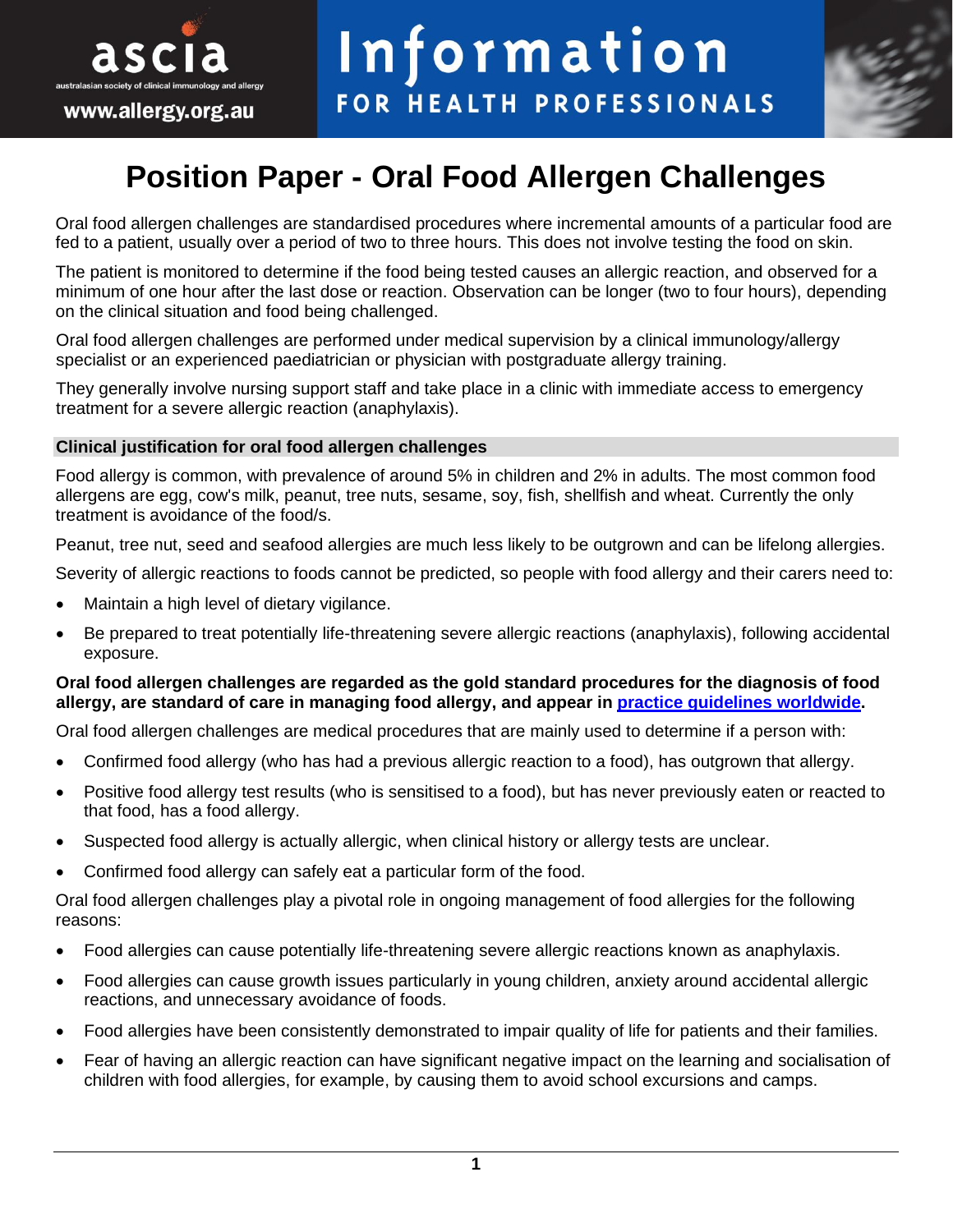# **Other tests for food allergies**

In people with food allergies, immunoglobulin E (IgE) antibodies to allergens are usually raised. This is why immediate type allergies (which can result in anaphylaxis), are called IgE mediated allergies.

Whilst food allergy testing using skin prick tests (SPT) or blood tests for allergen specific IgE (ssIgE) may be used in conjunction with oral food allergen challenges, they are not considered as substitute tests for challenges, as they are significantly less accurate.

A positive food allergy test using SPT or blood tests means that a patient's immune system has produced an antibody response to that food, known as being sensitised to an allergen:

- The positive predictive value (PPV) of SPT and ssIgE varies between foods, and the level of the test (magnitude of sensitisation) does not correlate with severity of reactions.
- False positives frequently occur, which means that while the test is positive, the person can eat the food without any symptoms.
- False negative SPT and ssIgE are less common with most food allergens than false positive tests.

For the reasons stated above, it is important in some circumstances to confirm the significance of a positive (or negative) allergy test with an oral food allergen challenge, to prevent unnecessary avoidance of food and unnecessary prescription of adrenaline autoinjectors.

Medically supervised food allergen challenges are also performed in some people who have Food Protein-Induced Enterocolitis Syndrome (FPIES):

- FPIES is an adverse food reaction involving the immune system that mainly affects infants and young children. It is caused by an allergic reaction to one or more ingested foods which results in inflammation of the small and large intestine.
- Typically FPIES causes reproducible profuse vomiting around two hours after ingesting the offending food.
- FPIES is not IgE mediated and therefore does not result in raised IgE levels, so SPT or blood tests are not useful. This is why oral food allergen challenges are often required for people with FPIES, to confirm diagnosis or to determine if the food can be tolerated, to prevent unnecessary avoidance of food, with significant developmental and growth implications.

#### **Oral food allergen challenge protocols**

ASCIA oral food allergen challenge protocols have been developed to provide standardised protocols used by clinical immunology/allergy specialists in Australia and New Zealand. The protocols are peer reviewed and based on expert opinion and published literature.

The ASCIA protocols are similar to published protocols used worldwide for food allergen challenges:

- First doses of a food challenge typically contain 1-10mg of food protein.
- Subsequent doses then contain semi-logarithmically increasing or doubling quantities of protein, given at 15-20 minute intervals.

Most oral food allergen challenges require approximately two hours to eat the required doses of food, followed by a minimum one hour of observation (or longer if an allergic reaction occurs during the challenge):

- For most foods, symptom-free ingestion of a total cumulative dose of up to 4-6 grams of food protein is considered sufficient to rule out a food allergy to that specific food.
- Where symptoms consistent with allergy appear, the food challenge is stopped and treatment for the allergic reaction is provided by the nursing and medical staff supervising the challenge.
- If the oral food allergen challenge is completed without an allergic reaction, it is 'negative'.
- If an allergic reaction occurs, the challenge is 'positive' and the diagnosis of a food allergy is confirmed.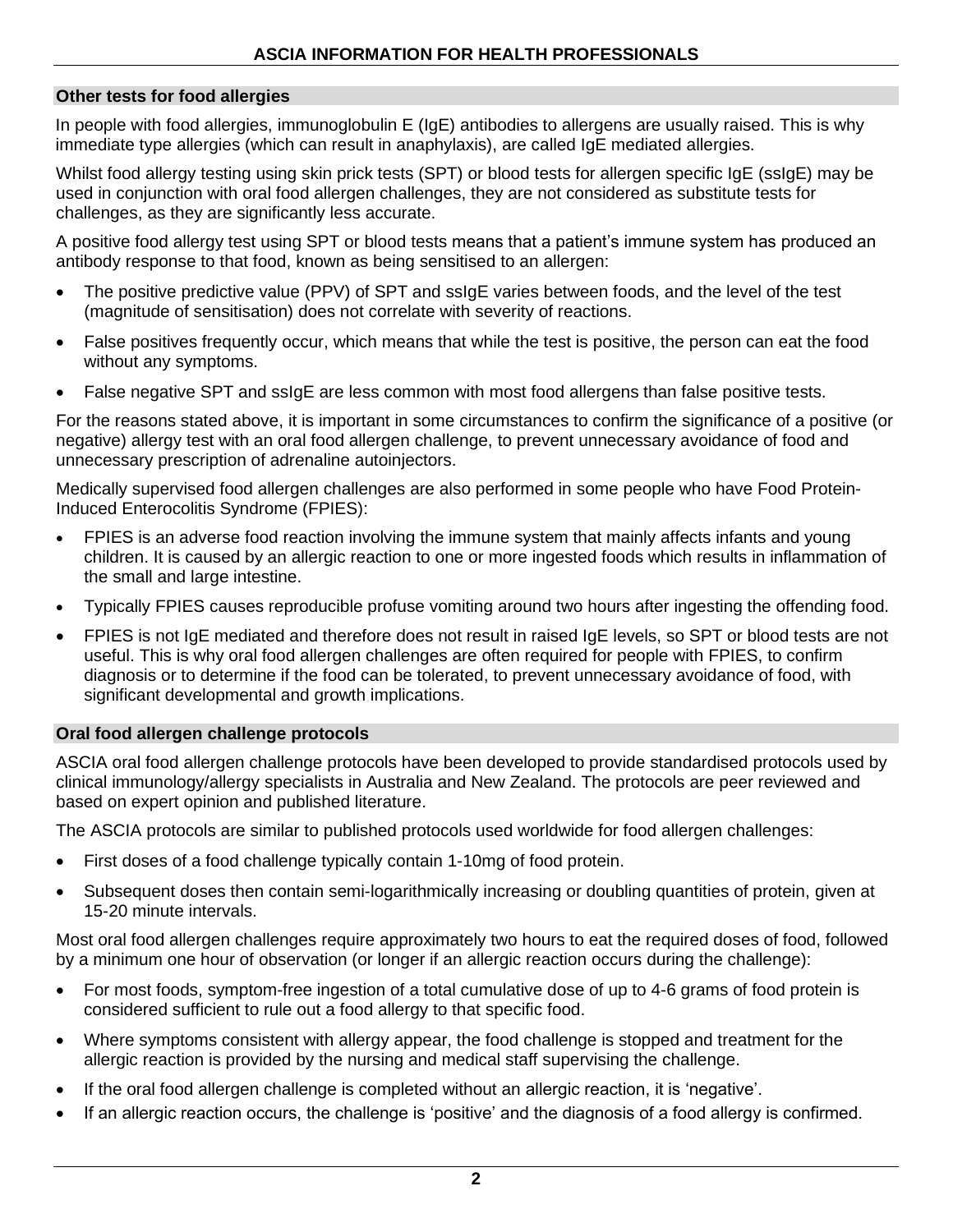# **Benefits of negative oral food allergen challenge results (without allergic reactions)**

One of the main purposes of oral food allergen challenges is to 'de-label' patients by confirming that they no longer have a food allergy. This has significant effects on quality of life for the patient, their family and other carers, developmental implications, and cost savings.

For example, a negative oral food allergen challenge can result in:

- Improved quality of life for patients, their families and other carers, due to patients no longer having to restrict that food in their diet, and elimination of anxiety around the risk of accidental ingestion of that food. Food restriction has significant social, developmental and growth implications, particularly in children.
- Cost savings due to patients no longer needing to carry an adrenaline (epinephrine) injector (EpiPen® or Anapen<sup>®</sup>). This is particularly significant when oral food allergen challenges are performed in children prior to starting school, thus avoiding years of prescriptions and associated health care visits.

After a negative result for an oral food allergen challenge, the challenge food/s needs to be regularly included in the diet (at least once a week) to maintain tolerance.

Some people who do not eat the food for long periods may become sensitised to the food and have allergic reactions again when they consume the food.

# **Benefits of positive oral food allergen challenge results (with allergic reactions)**

If an allergic reaction occurs during the challenge it will be treated with medications (including adrenaline if indicated), and any other medical measures as needed.

It is also necessary for the patient to stay under medical supervision for at least four hours after the challenge.

Confirming a suspected food allergy is important for the following reasons:

- To educate about avoidance and preparedness for anaphylaxis. This can be important for teenagers and adults who have avoided a particular food since early infancy with no ongoing inadvertent reactions, as they may have difficulty appreciating the seriousness of their food allergy.
- It improves the preparedness of patients with a food allergy (and their family and school or children's education/care service) to treat anaphylaxis. Preparedness is important as the severity of severe reactions over time is unpredictable, and timely treatment of anaphylaxis substantially reduces the risk of fatality.
- Studies have shown improvement in quality of life for patients with a positive challenge result, possibly due to decreased 'fear of the unknown' and improved understanding of management.

#### **Clinical management pathway for oral food allergen challenges**

Oral food allergen challenges are conducted in clinics where resources are available to manage the risk of anaphylaxis, which requires emergency treatment and resuscitation facilities.

Reasons a patient may require a medically supervised oral food allergen challenge, due to medium to high risk or probability of allergic reactions, include:

- A history of allergic reactions to the proposed challenge food.
- SPT result equal to or greater than 3mm.
- An attempt to introduce a less allergenic form of a known allergen such as baked milk or baked egg challenges in cases of confirmed milk or egg allergy, respectively.

Where the likelihood of a reaction is considered very high, based upon the clinical history and complementary allergy testing, a food challenge is deemed unnecessary, and the person is considered to be food allergic.

**An oral food allergen challenge should not be conducted if a patient or their family does not intend to include the food regularly in the diet following a negative challenge, as this is a waste of resources, irrespective of the likelihood of allergic reactions.**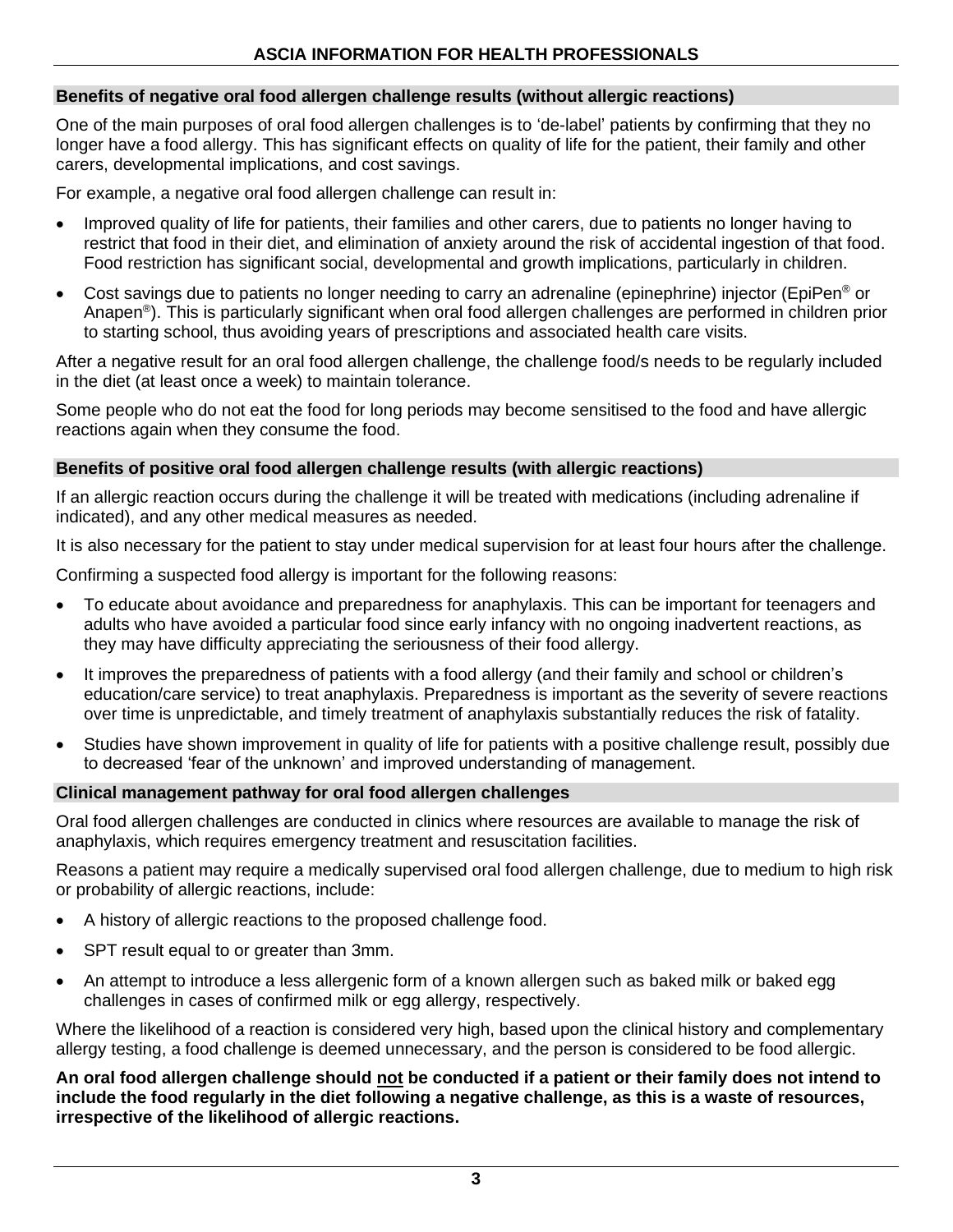# **Oral food allergen challenge precautions**

Oral food allergen challenges should only be used in:

- Patients who have been carefully selected by clinical immunology/allergy specialists or appropriately qualified and experienced medical practitioners in consultation with clinical immunology/allergy specialists.
- Patients who are well on the day of the challenge, to ensure that the challenge can be performed as safely as possible and that the patient's illness is not mistaken for an allergic reaction to the challenge food. If a patient has an infection, fever, active eczema flare, active asthma exacerbation or any other illness, the challenge should be postponed. If asthma is present, it must be stable with no recent wheezing.
- A controlled medical environment with medical and nursing staff experienced in treating anaphylaxis, with immediate access to emergency treatment for anaphylaxis. This includes experienced nursing staff and supervision by a clinical immunology/allergy specialist or appropriately qualified and experienced medical practitioners, in consultation with a clinical immunology/allergy specialist.

If the patient being challenged has a prescribed adrenaline injector this should be brought to the food allergen challenge. If a severe allergic reaction occurs, it may be an opportunity for the person (if old enough and well enough), or parent to administer the adrenaline injector in a controlled setting.

Medical and nursing staff supervising the food challenge should always have a supply of adrenaline available even if the patient has their own adrenaline injector with them.

#### **Current limitations of oral food allergen challenges**

In Australia and New Zealand clinical immunology/allergy specialists work in public and private hospital clinics as well as private consulting rooms. Whilst oral food allergen challenges are currently routinely conducted in all of these settings, access is limited by several factors:

- High demand for oral food allergen challenges, commensurate with the high prevalence of food allergy (around 5% in children and 2% in adults).
- The 'hidden waiting list', whereby patients are subjected to long waiting times in both public and private allergy clinics to simply consult with a clinical immunology/allergy specialist, even before they are referred for challenge.
- Insufficient trained medical and nursing staff who are skilled in the procedure for conducting oral food allergen challenges (including the ability to perform multiple challenges simultaneously to different foods on different people in the same clinic without cross-contamination occurring) and the management of allergic reactions.
- Currently there is no Medicare Benefits Schedule (MBS) item number for medical practitioners who perform oral food allergen challenges in Australia. In contrast, oral food allergen challenges attract reimbursement for provision of the procedure in many countries, including the US and UK.
- No MBS item number means that it is not feasible for oral food allergen challenges to be conducted in private clinics in Australia unless the patient pays for this service.

Improved access to food allergen challenges will be required to confirm the patient's food allergy prior to new food allergy treatments, such as Oral Immunotherapy (OIT), which is already used in many countries. This will become a significant challenge once OIT is routinely available in Australia and New Zealand.

The introduction of a MBS item number or code for oral food allergen challenges to be conducted in private and hospital clinics would greatly assist in improving timely access to oral food allergen challenges, which are the gold standard tests for diagnosing food allergy.

Improved access to food allergen challenges will result in considerable improvements in quality of life and cost savings, mainly due to many patients who are de-labeled of their food allergy no longer needing to:

- Restrict foods, which may have significant developmental, growth and mental health implications.
- Carry prescribed adrenaline (epinephrine) injectors (EpiPen® or Anapen®).